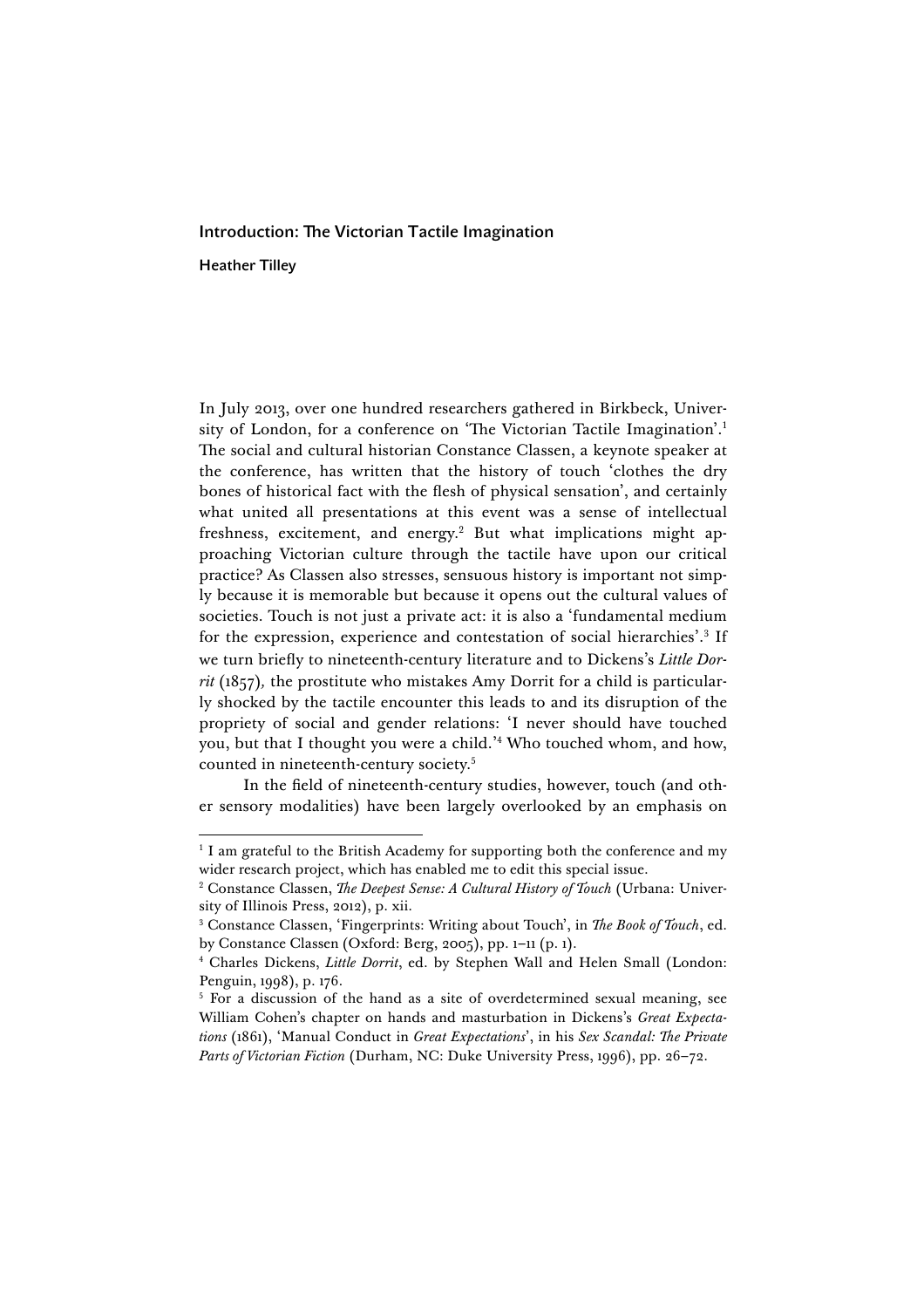the visual in recent years. Particularly groundbreaking in this respect is Jonathan Crary's 1990 study, *Techniques of the Observer: On Vision and Modernity in the Nineteenth Century*. Here, Crary reappraises the moment at which the classical, Renaissance model of vision ruptured and modernist visual culture emerged, locating this systemic break in the 1820s and  $1830s$ , rather than  $-$  as previously accepted  $-$  the 1870s and 1880s (with the emergence of Impressionism). Crary's thesis importantly aligns Impressionist paintings with the development of photography as part of a modernization of vision bound up in a new type of observer. This observer was, Crary stresses via Foucault, produced by a new set of relations between the body, technology, and forms of institutional and discursive power that emerged in the early nineteenth century, through which the subject became '*visible*'. <sup>6</sup> The influence of Crary's work on literary and cultural studies of the period has been significant. For example, Nancy Armstrong, in *Fiction in the Age of Photography* — her study of the relationship between photography and realism — states that Victorian fiction 'equated seeing with knowing and made visual information the basis for the intelligibility of a verbal narrative', arguing that 'photographic technology increased exponentially the separation of the senses that privileged seeing' (pp. 7, 76). Armstrong alludes here to Crary's insistence that the nineteenth century underwent a pervasive separation of the senses, in which touch was disassociated from sight (Crary, pp. 57-58). This account of sensory separation has contributed towards a downplay of interest in the other senses and has obscured, as Hilary Fraser argues, 'the equivalently novel conceptualization of touch in the visual field' that emerged in the nineteenth century.7 Luisa Calè and Patrizia Di Bello, in the same collection of essays, ask whether 'beholder' is perhaps a more

<sup>6</sup> Jonathan Crary, *Techniques of the Observer: On Vision and Modernity in the Nineteenth Century* (Cambridge, MA: MIT Press, 1990), p. 16. Other key works that have established the importance of the visual in nineteenth-century culture include: Nancy Armstrong, *Fiction in the Age of Photography: The Legacy of British Realism*  (Cambridge, MA: Harvard University Press, 1999); Carol T. Christ and John O'Jordan, *Victorian Literature and the Victorian Visual Imagination* (Berkeley: University of California Press, 1995); Gerard Curtis, *Visual Words: Art and the Material Book in Victorian England* (Aldershot: Ashgate, 1999); Kate Flint, *The Victorians and the Visual Imagination* (Cambridge: Cambridge University Press, 2001).

<sup>7</sup> Hilary Fraser, 'Foreword', in *Illustrations, Optics and Objects in Nineteenth-Century Literary and Visual Cultures*, ed. by Luisa Calè and Patrizia Di Bello (London: Palgrave, 2010), pp. ix–xv (p. ix).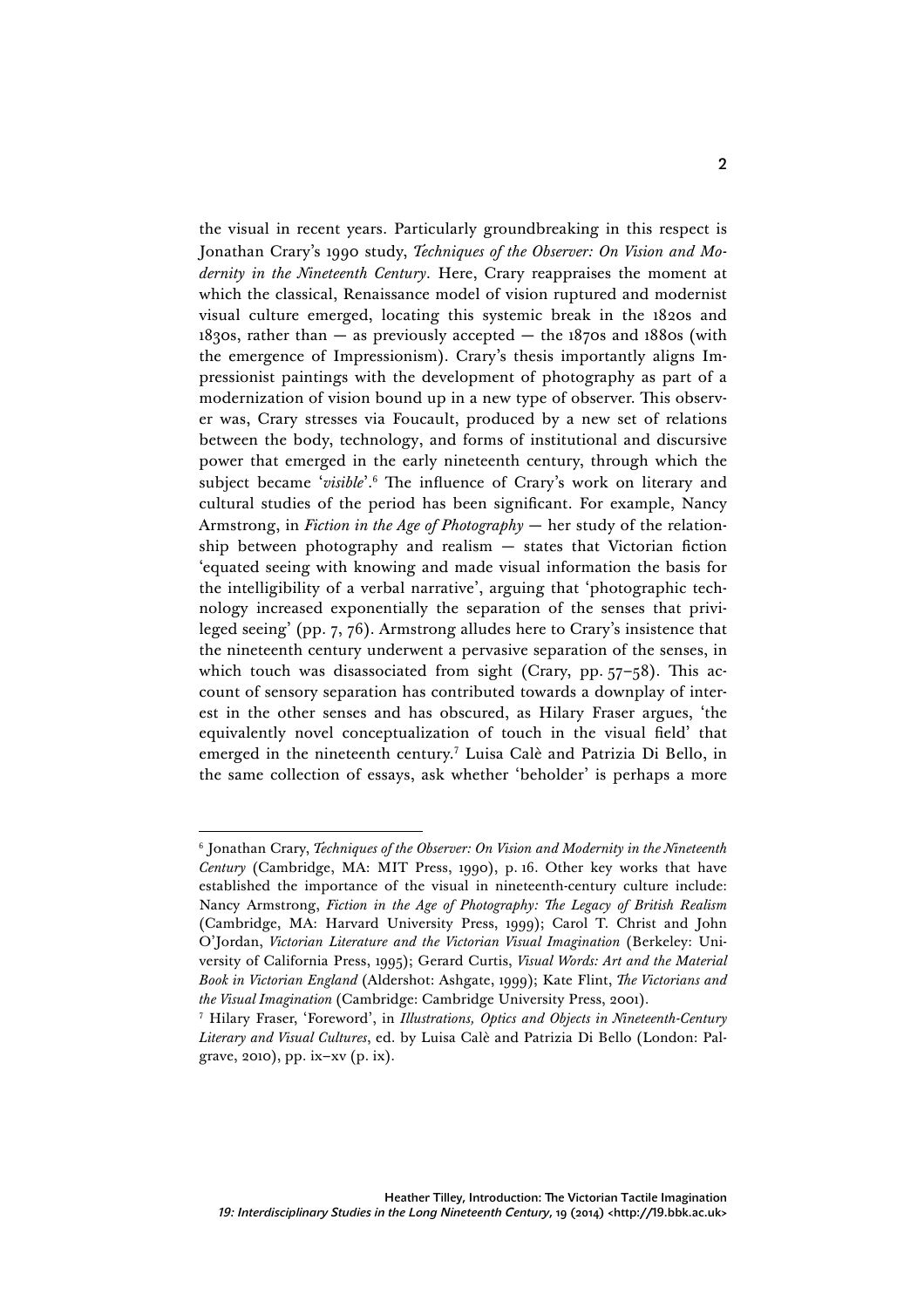fitting term than 'observer' to encompass the wide range of manual practices associated with viewing in nineteenth-century culture.<sup>8</sup>

The edited collection in which Fraser's and Calè and Di Bello's critiques of Crary's thesis are offered is part of a growing body of work that has refocused scholarly attention on the functioning of the wider human sensorium in nineteenth-century culture. In this brief introduction, I want to call attention to two areas of critical importance, both outside and within the field of Victorian studies, which have helped to shape recent discussions and offer productive seams for future inquiry: from anthropology, the critique of the visual privileging inherent in structuralist interpretations of material culture studies; and in nineteenth-century studies, a move away from Foucauldian-influenced critical models and a reappraisal of phenomenological approaches. If we turn to the first, the work of social and visual anthropologists and historians including Christopher Tilley, David Howes, Constance Classen, and Elizabeth Edwards has contributed towards the formation of the critical field of sensory studies which, as Howes explains, has 'long warned against the visual and verbal biases intrinsic to the dominant social scientific accounts of "meaning"'. 9 Sensory studies scholars have advocated instead a more nuanced account of material culture that also interrelates sensory modes, media, and embodied experience.10 Howes describes how following a model of intersen-

 <sup>8</sup> Luisa Calè and Patrizia Di Bello, 'Introduction: Nineteenth-Century Objects and Beholders', in *Illustrations, Optics and Objects*, ed. by Calè and Di Bello, pp. 1–21 (p. 4). The essays in this collection also explore a range of multisensory cultural discourses in the long nineteenth century.

<sup>9</sup> David Howes, 'Scent, Sound and Synaesthesia: Intersensoriality and Material Culture Theory', in *Handbook of Material Culture*, ed. by Christopher Tilley and others (London: Sage, 2006), pp. 161–72 (p. 162).

<sup>&</sup>lt;sup>10</sup> See, in particular, Howes, in *Handbook of Material Culture*, ed. by Tilley and others; *Empire of the Senses: The Sensual Culture Reader*, ed. by David Howes (Oxford: Berg, 2005); Elizabeth Edwards, *Raw History: Photographs, Anthropology and Museums* (Oxford: Berg, 2001), and 'Thinking Photography Beyond the Visual?', in *Photography: Theoretical Snapshots*, ed. by J. J. Long, Andrea Noble, and Edward Welch (Abingdon: Routledge, 2009), pp. 31–48; *Made to Be Seen: Perspectives on the History of Visual Anthropology*, ed. by Marcus Banks and Jay Ruby (Chicago: University of Chicago Press, 2011). For a discussion of the relationship between the human senses and the media explosions that characterized the nineteenth century, see Colette Colligan and Margaret Linley, 'Introduction: The Nineteenth-Century Invention of Media', in *Media, Technology, and Literature in the Nineteenth Century: Image, Sounds, Touch*, ed. by Colette Colligan and Margaret Linley (Farnham: Ashgate, 2011), pp. 1–19 (pp. 3–6).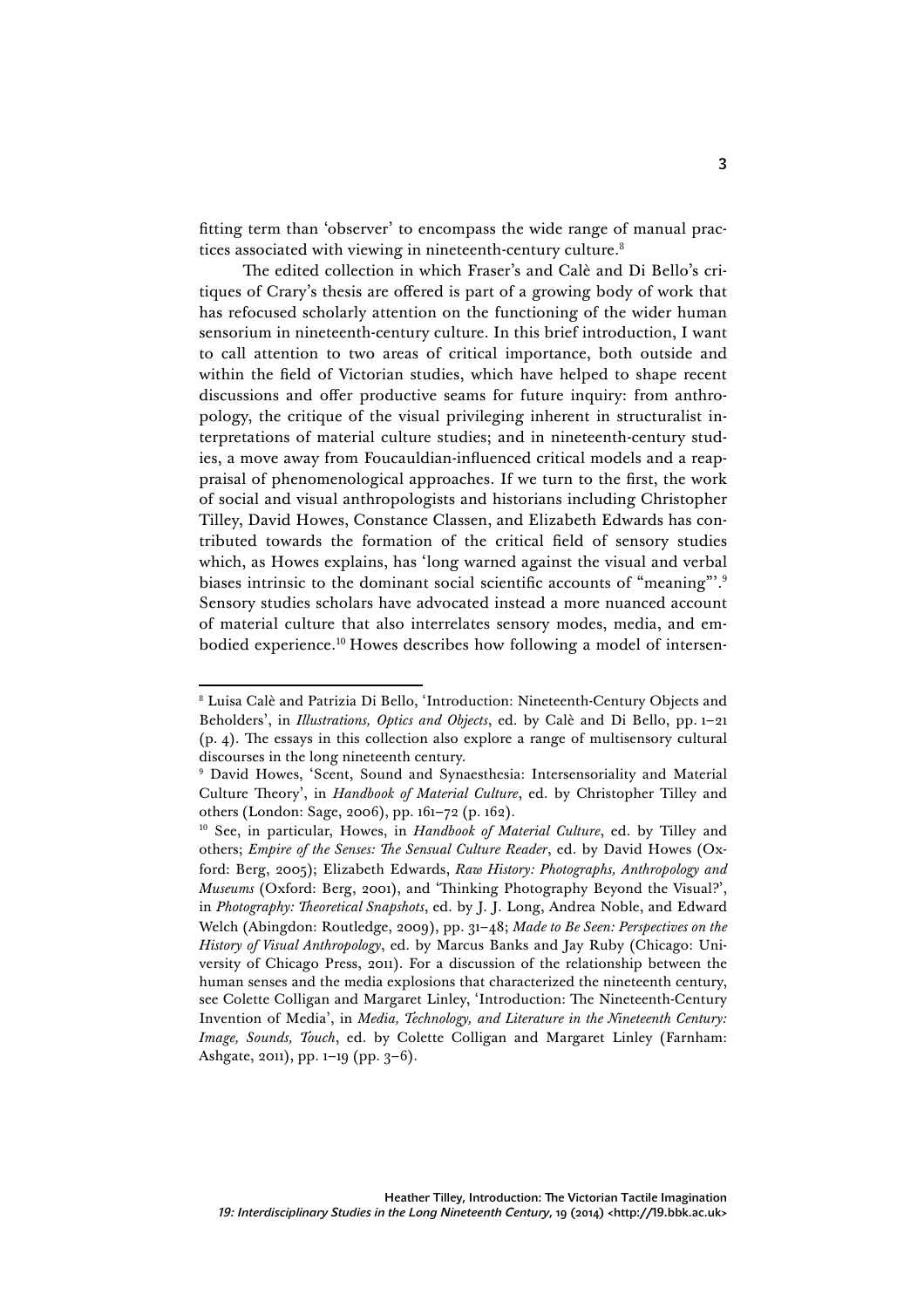soriality would compel us to 'interrelate sensory media, to contextualize them within a total sensory and social environment' that also takes account of embodied experience ('Scent, Sound and Synaesthesia', p. 169). And Classen, in particular, has focused intensively in the past decade or so on the changing status of the touch sense in the modern period, through publication of monographic surveys and edited collections, doing much to refocus critical attention on a sense which, as she notes, has long suffered neglect. 11

In a discussion of the theoretical traditions that have characterized material culture studies over the past few decades, Christopher Tilley outlines the productiveness of adopting a methodological approach drawn from phenomenological theory, which focuses on 'material forms as encountered through the multiple sensuous and socialized subjective apparatus of our bodies (sight, sound, touch, smell, taste)'.<sup>12</sup> Phenomenology, broadly conceived, is a science of the phenomenon; and, in particular, the way in which phenomena manifest themselves, and the mental acts concerned with experiencing them. In its distinction from 'the idealist return to consciousness', early twentieth-century phenomenologists including Edmund Husserl, Martin Heidegger, and Maurice Merleau-Ponty placed particular emphasis on knowledge as embodied and experiential and on investigation into its mediation through the senses.<sup>13</sup>

Phenomenological analyses have also begun to permeate the study of nineteenth-century culture. William Cohen's recent exploration of embodiment and the senses in Victorian literature draws on the insights of twentieth-century theorists Georges Bataille, Merleau-Ponty, Gilles Deleuze, and Félix Guattari to open up the ways in which Victorian writers attended to the experiential dimension of the body, rather than simply to its domination by overarching social formations.14 Cohen's study takes its lead in part from 'cultural phenomenology', a critical practice associated with Steven Connor and Stephen Clucas and which adapts phenomenological philosophy for cultural studies. Frustrated with the 'above' po-

<u> 1989 - Johann Stein, mars et al. 1989 - Anna ann an t-Anna ann an t-Anna ann an t-Anna ann an t-Anna ann an t-</u>

<sup>11</sup> See Classen's *The Deepest Sense*, pp. 1–2; 'Fingerprints', pp. 1–9; *The Colour of Angels: Cosmology, Gender and the Aesthetic Imagination* (London: Routledge, 1998).

<sup>&</sup>lt;sup>12</sup> Christopher Tilley, 'Theoretical Perspectives: Introduction', in *Handbook of Material Culture*, ed. by Tilley and others, pp. 7–11 (p. 8).

<sup>13</sup> Maurice Merleau-Ponty, *The Phenomenology of Perception*, trans. by Colin Smith (Abingdon: Routledge, 2002), p. x. Originally published in French as *Phénoménologie de la perception* in 1945.

<sup>14</sup> William A. Cohen, *Embodied: Victorian Literature and the Senses* (Minneapolis: University of Minnesota Press, 2009), pp. xii, 24.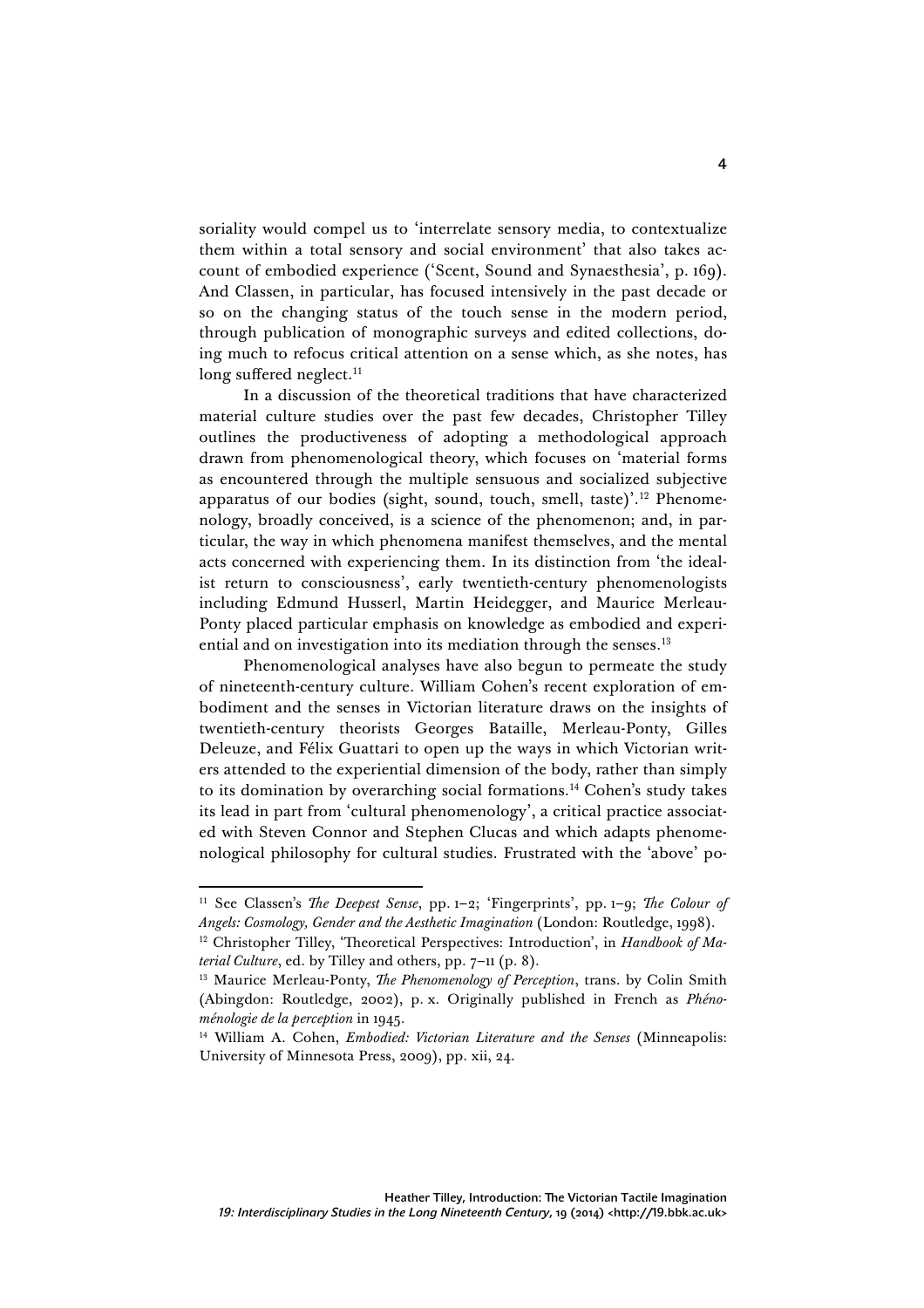sition assumed in contemporary cultural studies, cultural phenomenology is an attempt to try to understand the materials of culture in themselves.<sup>15</sup> Cultural phenomenologists seek a kind of permeability to the object of study; to open up a range of experience for thought, from sensorial and affect to the forgotten objects of a culture. Yet as Hilary Fraser has also recently suggested, as well as considering how phenomenologists might open up our objects of study, nineteenth-century cultural and literary historians can also help identify the lineage of phenomenological accounts of embodiment. In her critique of Crary's project noted above, Fraser asks whether a valid alternative critical approach might be to trace the 'pre-history' of Merleau-Ponty's multisensorial phenomenology (p. ix). Indeed, in a discussion of the post-Impressionist painter Paul Cézanne's distinction of tactile and visual qualities, Merleau-Ponty suggests the pre-history to his own project as he acknowledges that 'it is only as a result of a science of the human body that we finally learn to distinguish between our senses'. <sup>16</sup> The contributors in this special issue may not identify as cultural phenomenologists, nor indeed as phenomenologists. Yet their focus on nineteenth-century psychophysiological discourses of touch, and their role in developing a 'science of the senses', deepens our understanding of the interconnections Victorians made between mind, body, and self, and the ways in which each came into being through tactile modes, thickening and populating the pre-history that Fraser invokes.

Let me briefly expand upon this point. The five senses, in their somewhat arbitrary construction, have long been conceptualized hierarchically, with the distance senses of sound and vision associated with more rational (and masculine) forms of knowledge, and the proximate senses of touch, taste, and smell associated with baser (and feminine) ways via which to engage with the world. Classen suggests that touch remained maligned in nineteenth-century cultural discourses of the sens-

<sup>15</sup> Steven Connor, 'CP: or, a Few Don'ts by a Cultural Phenomenologist', *Parallax*, 5.2 (1999), 17–31 (p. 21). See also Isobel Armstrong, 'Victorian Studies and Cultural Studies: A False Dichotomy', *Victorian Literature and Culture*, 27 (1999), 513–16. For a particularly tactile-oriented cultural history, see Steven Connor, *The Book of Skin* (Ithaca: Cornell University Press, 2004). Here, Connor offers a rich reading of the cultural and historical meanings associated with the skin, and suggests how we might imagine and critique the haptic qualities of texts by writers including Dickens.

<sup>16</sup> Maurice Merleau-Ponty, 'Cézanne's Doubt', in *The Merleau-Ponty Aesthetics Reader: Philosophy and Painting*, ed. by Galen A. Johnson (Evanston: Northwestern University Press, 1993), pp. 59–75 (p. 65).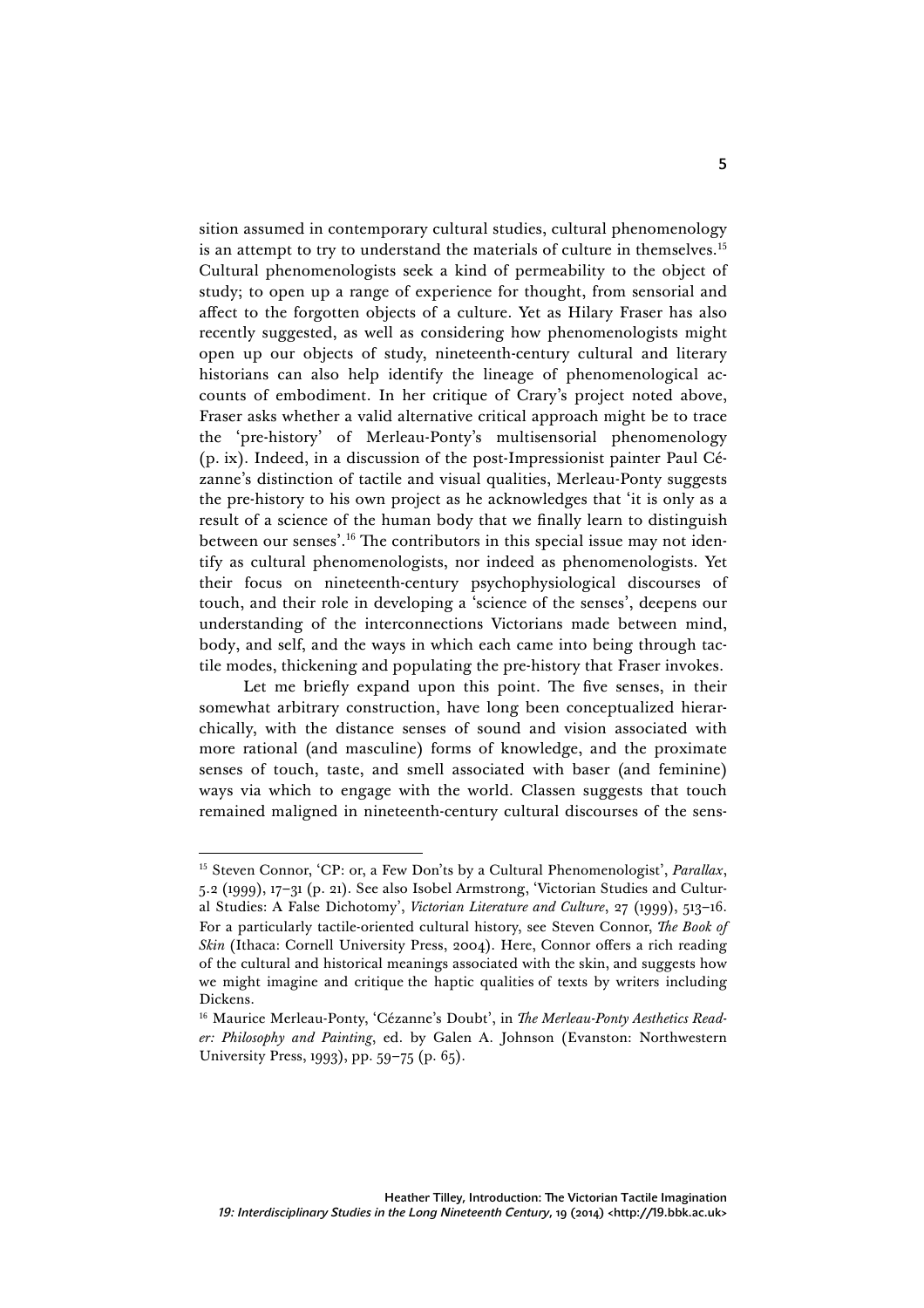es, and that it continued to be conceptualized as a 'crude and uncivilized mode of perception' (*Deepest Sense*, p. xii). Yet as the contributions to this special issue emphasize, understanding of the tactile sense became crucial to the ways in which the Victorians conceived of reality, and touch  $-$  increasingly delineated as both a passive and active sense — became imbued with new social, psychological, and emotional resonances. In the discursive field of nineteenth-century psychological and physiological treatises on the senses, touch was increasingly promoted as a complex, compound sense, central to the ways in which humans gathered and conceptualized information about their world. As the psychophysiologist Alexander Bain argued:

> Touch is an intellectual sense of a far higher order [than taste or smell]. It is not merely a knowledge-giving sense, as they all are, but a source of ideas and conceptions of the kind that remain in the intellect and embrace the outer world.<sup>17</sup>

Far from touch being separated from vision, its role in the constitution of an embodied perceiver dependent upon a range of corporeal, cognitive, and sensory tools in their interaction with the world around them was coming under new scrutiny.

The term 'tactile imagination' is itself drawn from nineteenthcentury aesthetic discourse, with the art critic Bernard Berenson first using the term in his 1896 study of Florentine painters. Drawing on contemporary psychological discourse which stated that sight alone cannot give an accurate sense of the third dimension, Berenson argues that 'the essential in the art of painting […] is somehow to stimulate our consciousness of tactile values, so that the picture shall have at least as much power as the object represented, to appeal to our tactile imagination'. 18 While Fiona Candlin has recently argued that 'Berenson is clearly working within a western philosophical tradition which separates mind from body and allies art with transcendence', <sup>19</sup> the discourses Berenson inherit-

<sup>&</sup>lt;sup>17</sup> Alexander Bain, *The Senses and the Intellect* (London: Parker, 1855), p. 171. Bain also argued here that touch should be considered not as a 'simple sense' but as a 'compound of sense and motion'. Bain's work was underpinned by recent neurological and anatomical research from scientists including Charles Bell, William B. Carpenter, Johannes Peter Müller, Robert Bentley Todd, and William Bowman.

<sup>18</sup> Bernhard Berenson, *The Florentine Painters of the Renaissance*, 2nd edn (New York: Putnam's Sons, 1903), p. 5.

<sup>&</sup>lt;sup>19</sup> Fiona Candlin, *Art, Museums and Touch* (Manchester: Manchester University Press, 2010), p. 15. Hilary Fraser, for example, situates Berenson's ideas within a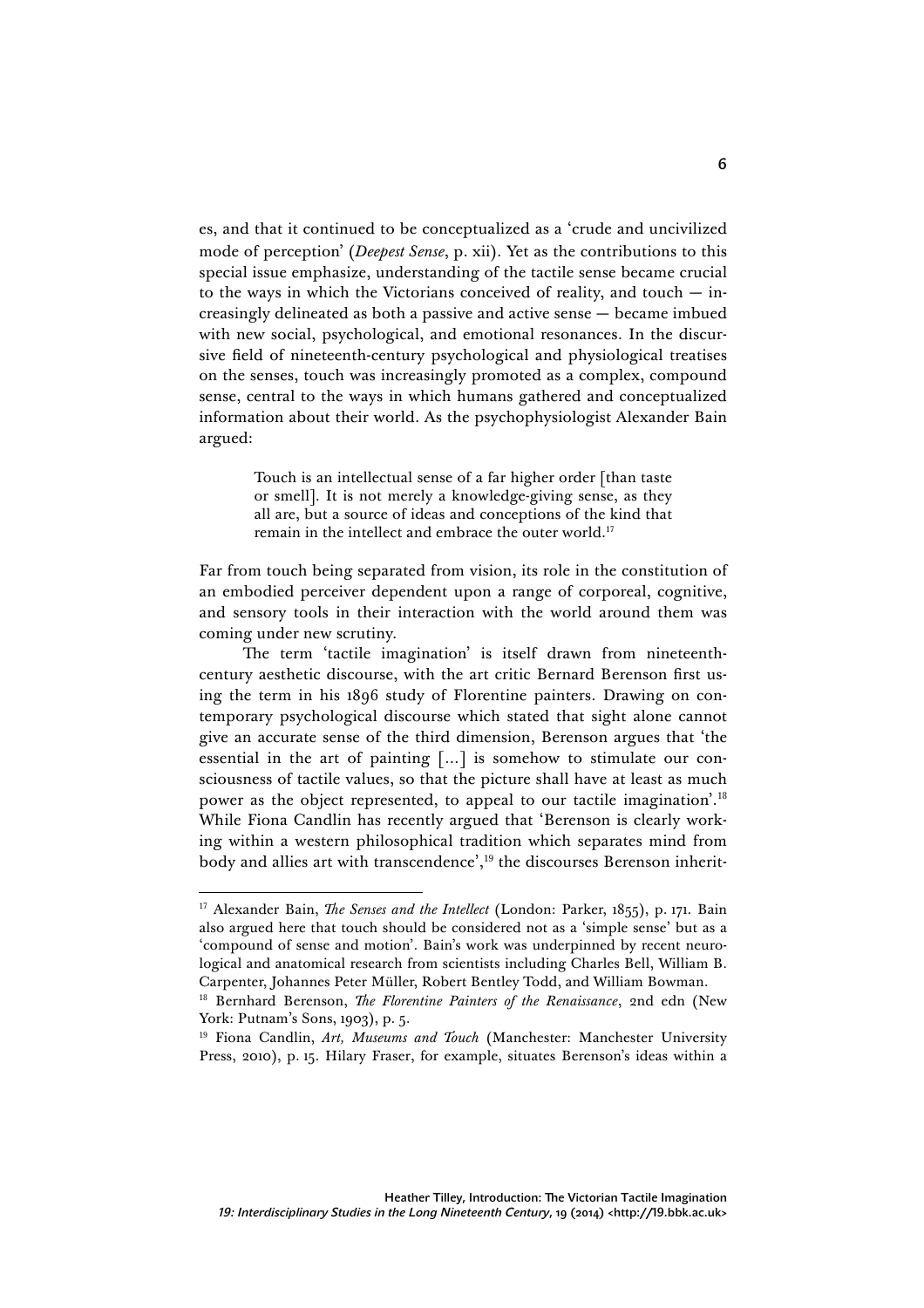ed were far more concerned with the slippage between mental and physical states, an anxiety that was frequently, as the contributions in this special issue suggest, articulated through a changing discourse on the nature of the tactile sense. Indeed, Berenson himself believed that the purpose of art stimulating the tactile imagination was to awaken 'our consciousness of the importance of the tactile sense in our physical and mental functioning, and thus, again, by making us feel better provided for life than we were aware of being, gives us a heightened sense of capacity' (p. 11).

Berenson was mainly interested in the tactile imagination as a historical phenomenon; a quality inherent in *past* artworks that was reinvigorated in the modern-day viewer (or beholder), and he did not evaluate the tactile creativity of his own contemporary society. This special issue evidences, however, that scientific and creative exploration of the tactile was a dynamic part of nineteenth-century life. Contributors variously consider the ways in which an increasingly delineated touch sense enabled the articulation and differing experience of individual subjectivity; suggested the permeability of borders between self and the external world; and gave new meaning to the construction, handling, and exchange of visual media. William Cohen explores one particular aspect of the Victorian tactile imagination as it manifests through the relationship between people and environment in Thomas Hardy's *Woodlanders* (1887). Drawing upon recent insights from phenomenologically orientated affect theory, Cohen considers the slippage between the human and the arboreal in Hardy's work. He suggests that we read the people of the novel as trees, and the trees as people, considering how characters fall along a spectrum and exhibit different aspects of treeness. Yet this is not a reading that imposes recent cultural theory on Hardy's novel; rather, Cohen considers how the novel (bringing its own philosophical genealogy via Spinoza) can reciprocally shed light on the field of affect theory. Through a close and sensitive reading of *The Woodlanders*, he demonstrates how the tactile modality provides a point of entry into discussions of both affect and ecology, 'and for understanding the materiality of the human, whether that material is regarded in bodily terms or in terms of its nondifferentiation from its environment'.

Importantly, Cohen advocates for a critical practice based upon tactile ways of knowing, in which ideas and things rub against each other, rather than being set in opposition in the classical form of a visually ori-

contemporary intellectual field that included physiologists, psychologists, philosophers and aestheticians ('Foreword', p. xiv).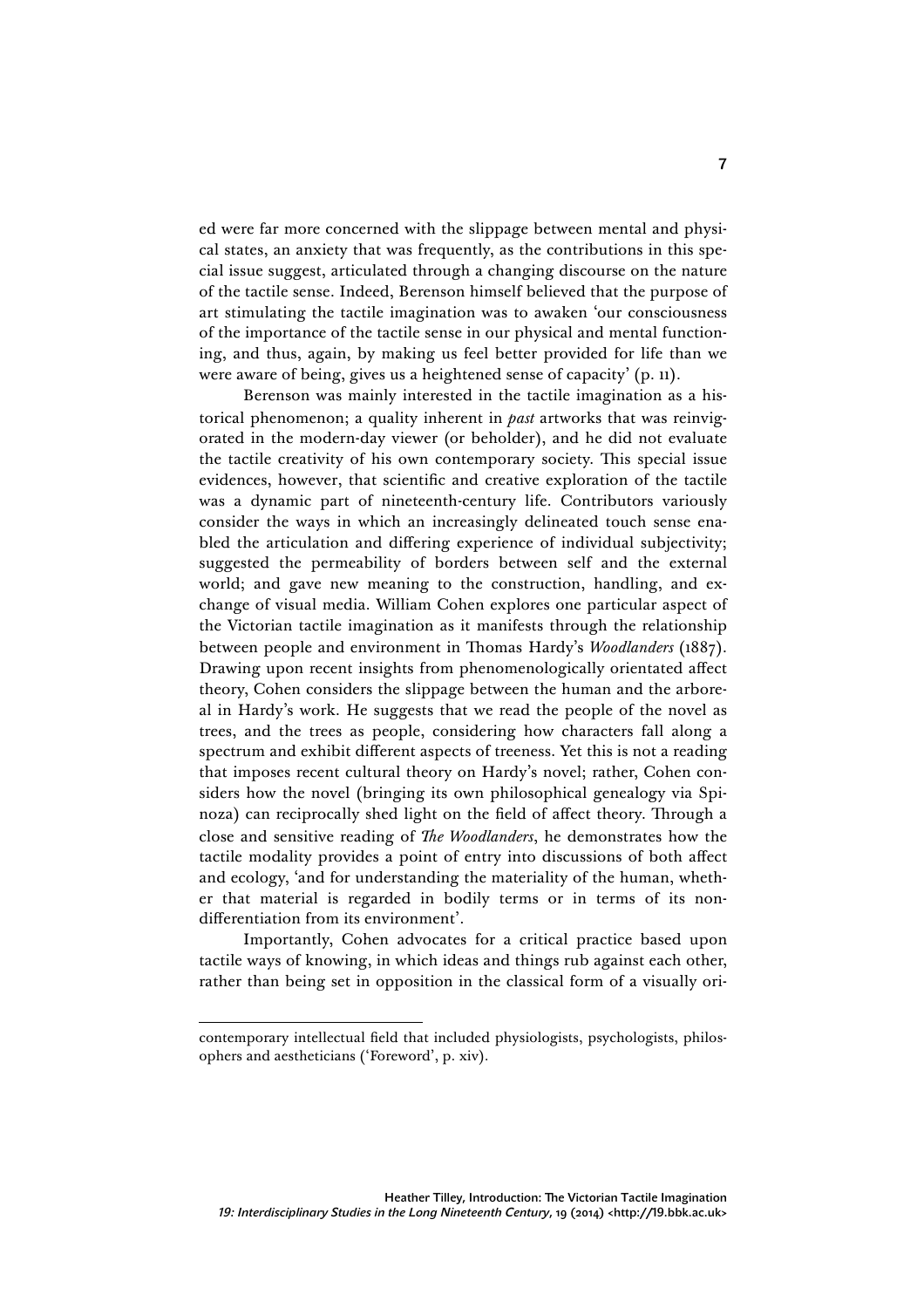ented subject–object dichotomy.20 His reading of the tactile imagination denaturalizes the textual subject, as the actions and states associated with touch — contact, handling, proximity — merge the surfaces of characters with the arboreal objects they live and work among. Other contributors to the special issue also demonstrate how reading nineteenth-century culture through the tactile has particular implications for our understanding of subjectivity in the period. In particular, they recognize the body as a central site upon which nineteenth-century commentators explored issues of both subjective agency and perm- (and mall-)eability, through its capacity to reach out and touch others, as well as be touched, moved, and manipulated in return. Notably, these articles reassess the importance of psychophysiological discourses to wider cultural conceptions of the relationship between mind and body. Roger Smith observes that literary and cultural historians of the tactile sense in the nineteenth century have often overlooked the role of movement in touch perception. Through a wideranging and instructive survey of philosophic, scientific, and medical discourses on touch, Smith argues that resistance to contact and movement were basic to the Victorian notion of reality. While the word 'kinaesthesia' (used broadly to describe the sensory system which makes it possible to experience the position, movement, and effort required to move the body) was introduced in 1880 by the neurologist H. Charlton Bastian, Smith's article traces how knowledge of kinaesthesia developed with analysis of touch and the muscular sense in work by thinkers including Charles Bell, Alexander Bain, and Herbert Spencer. As Smith shows, there is a rich tradition of thought on the relationship between touch and reality in the nineteenth century, which takes 'the encounter of active movement with resistance as central to the discovery of realities of self and physical other'. This manifests in a 'language of force' in Victorian writing on physical nature and man's place in it. Smith's concluding sections offer a fascinating analysis of the ways in which new concepts of movement and the body contributed to modernist aesthetics, and, in particular, free dance, at the end of the nineteenth century.

Alan McNee likewise focuses on the cultural discourse surrounding a new sporting activity: mountaineering, which became popular from the 1850s onwards. McNee considers how an embodied — rather than optical — knowledge of the mountain landscape became crucial to climbers. Through an analysis of mountaineering literature published in the period,

<sup>20</sup> This insight is also crucial to Cohen's *Embodied: Victorian Literature and the Senses*, and a feature he notes of the 'materialist strain in Victorian writing' (p. 25).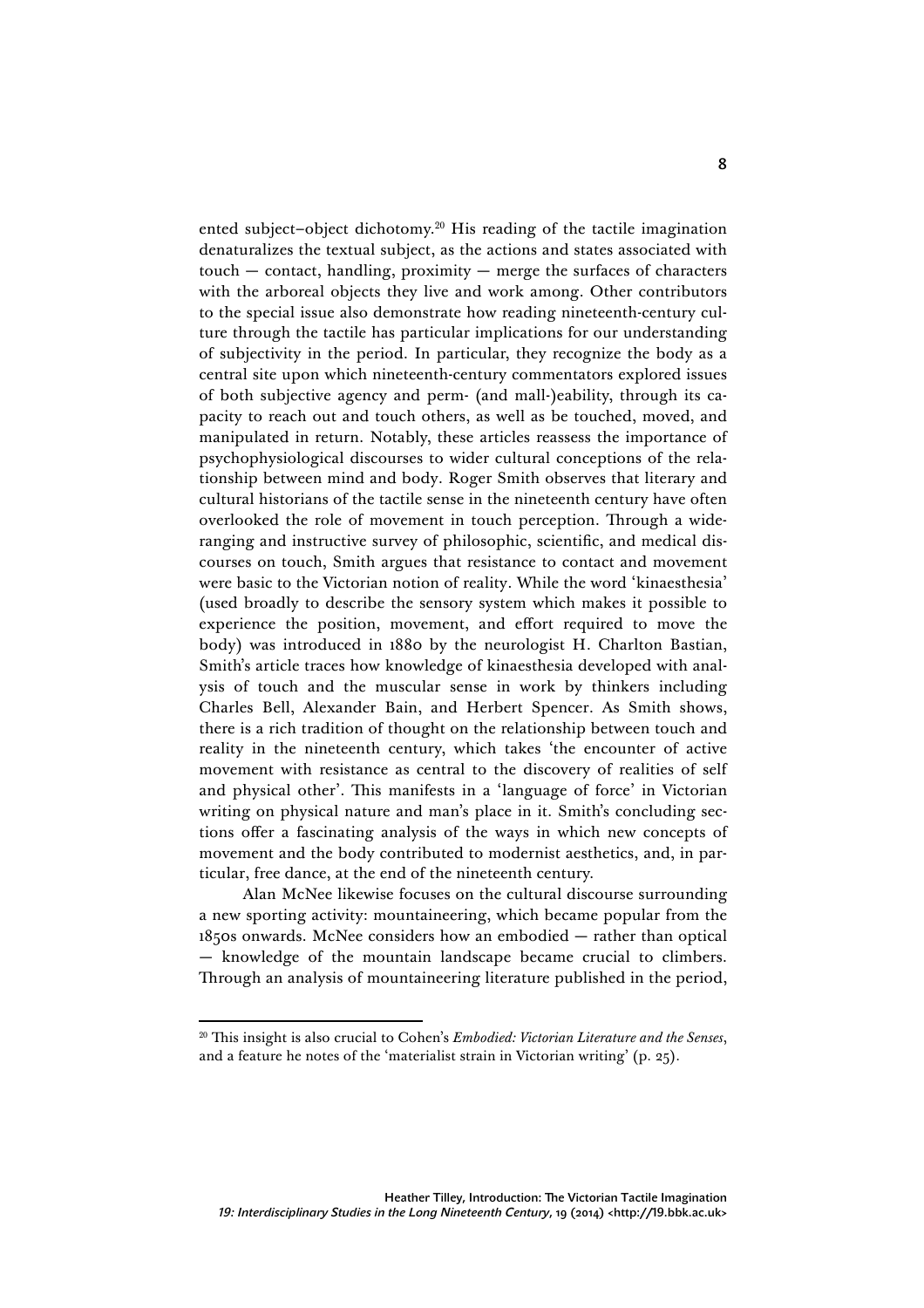McNee identifies a Victorian approach to mountain climbing from the mid-nineteenth century that was distinctive from its Romantic predecessors through a more explicit emphasis on the satisfaction of physical activity and challenges as an end in themselves, rather than as a means to advance scientific knowledge. McNee connects this to shifting ideas around the body and sensory experience being advanced in psychophysiological discourses, and, in particular  $-$  as Roger Smith also traces  $-$  the greater attention being paid to muscular exertion and response to external stimuli. He observes that mountaineering literature was not necessarily directly influenced by physiological or psychophysiological research (although indeed many mountaineers were from scientific and medical backgrounds) but rather that 'the attitudes expressed by mountaineers were symptomatic of a milieu in which physical sensation was allotted an increasingly important role'. Tracing how climbers pursued experiences 'characterized and defined by movement and contact as much as by sight', McNee argues that a new form of the sublime emerges in Victorian mountaineering literature, which he terms the 'haptic sublime'. While acknowledging the mixed legacy of the sublime that Victorian mountaineers inherited, McNee details how the haptic sublime involves an encounter with mountain landscapes in which the human subject experiences close physical contact which brings about a kind of transcendent experience.

In a fascinating discussion, Karen Chase details how the physicality of fidgeting also took on new qualities, and was more clearly visible, in Victorian culture. At stake, Chase argues, 'was a new regime of attentiveness to bodily dispositions and the uneasy borderland between voluntary and involuntary action'. This regime of attentiveness emanated from two distinct but connected social practices: the regulation of domestic and private life, and the articulation of an anatomical psychology concerned with charting the circuits of random movements of the human frame. Chase traces the figure of the fidget through scientific and journalistic discourses, before turning to a detailed discussion of the role of the fidget in Dickens's work, as it is Dickens who enlarges its imaginative reach and makes peculiarly visible its 'social challenge and revelatory ethics'. This renewed interest in the fidget (as noun) and fidgeting (as verb) is underpinned by the developing anatomico-physiological discourse of the body in which writers including Alexander Bain, Herbert Spencer, and Charles Darwin debated whether voluntary meaning associated with the emotions and will could be ascribed to seemingly involuntary body movements, or whether they were the automatic release of neural energy. Chase also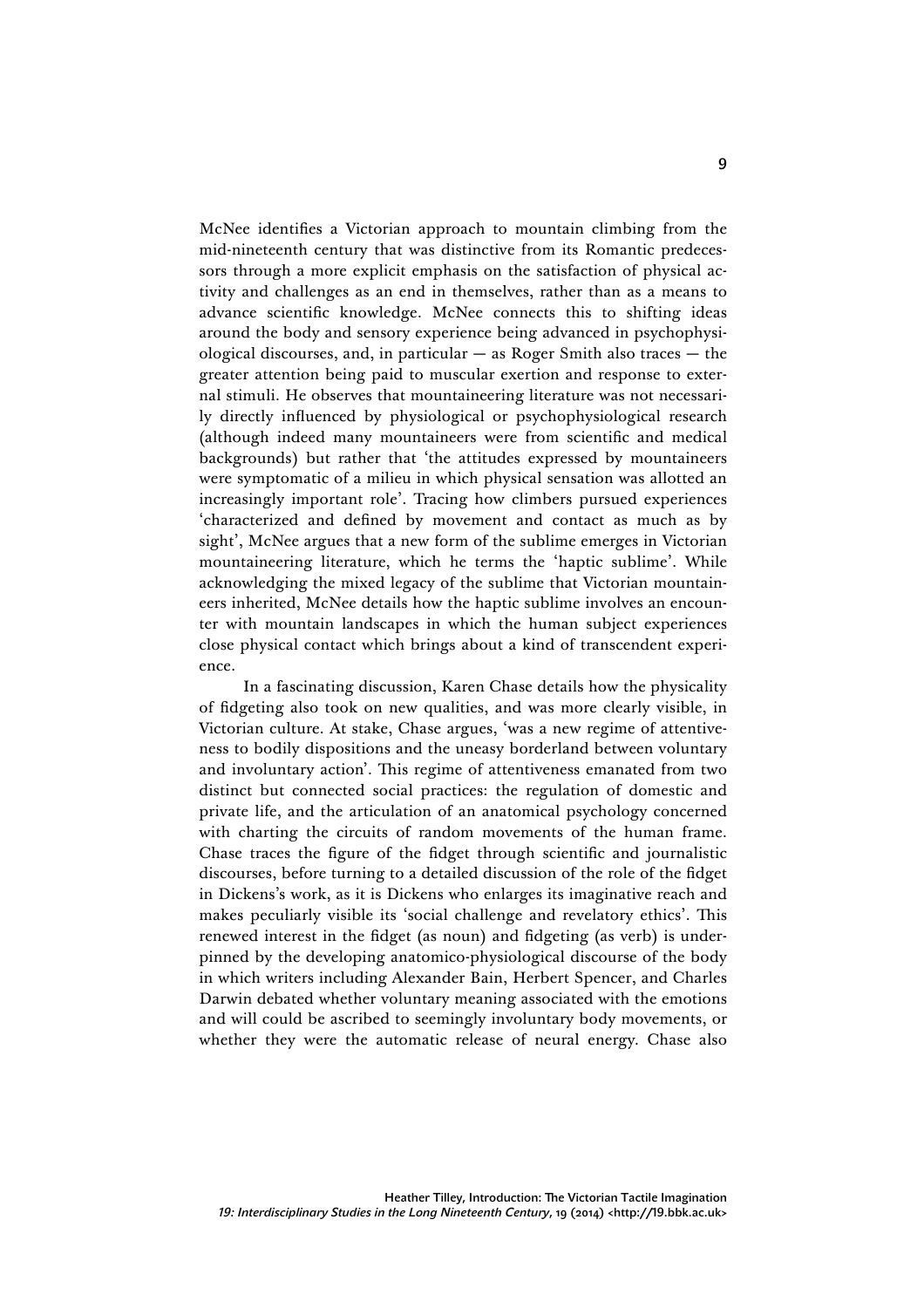stresses that the fidget is not simply a matter for scientists. Rather, the fidget — precisely because of these questions around control that s/he raises — disturbs the social and moral world s/he inhabits by posing an affront to propriety (not least that relating to sexuality). Chase finds in Dickens a repeated flickering of fidgety behaviour, which accompanies a sustained meditation on the relationship between body and conscious mind. Invading the very texture of his language, the fidget importantly forces readers to confront the question of 'whether our most immediate bodily gestures are the outcome of intention or reflex, or simply part of the blind causality of the world'.

The questions that the fidget raises concerning the relationship between embodied subject and agency in Dickens's writing is also the theme of Pamela Gilbert's article, on the relationship between will and touch in *David Copperfield* (1849–50). Here though, the focus is on perhaps the most visible tactile appendage: the hand. In her article, Gilbert discusses two paradigms that emerge in medical and philosophical understanding of the relationship between hand and embodied mind: the hand as a kind of sensory 'orifice' that forms a conduit between inner and outer worlds; and the hand as an instrument of the will. Introducing key ideas on the distinction between voluntary touch and common sensation (the passive reception of feelings through the skin) as they evolved through the writings of Xavier Bichat, Charles Bell, and Herbert Spencer, Gilbert then tracks how these ideas transformed as they moved across cultural domains. Turning to literature of the period, she observes how authors 'used hands more extensively than ever for characterological purposes' and, in an innovative reading of *David Copperfield*, demonstrates how a character's psychological development relates to the way he is able to use his hand. For David, this manifests in a disturbing play of hands, often violent, in the two profound struggles of will he recounts between his stepfather Murdstone and Uriah Heep, in which he struggles to maintain his own subjective boundary.

While these articles emphasize the ways in which the subject comes into being (or is undone) through the effect or exhibition of gestures on the surface of the body, Gillian Beer reminds us that touch is a matter also for its dark interior through her highly suggestive analysis of dream touch in literature. Beer takes as her starting point Freud's *Interpretation of Dreams* (1899) to explore the richly textured tradition of dream sharing and interpretation prior to its association with the clinic and shame. Through a discussion that takes in Tennyson's 'dreamy touch' in *In Memoriam* (1850), Lockwood's disturbing dream in *Wuthering Heights* (1847)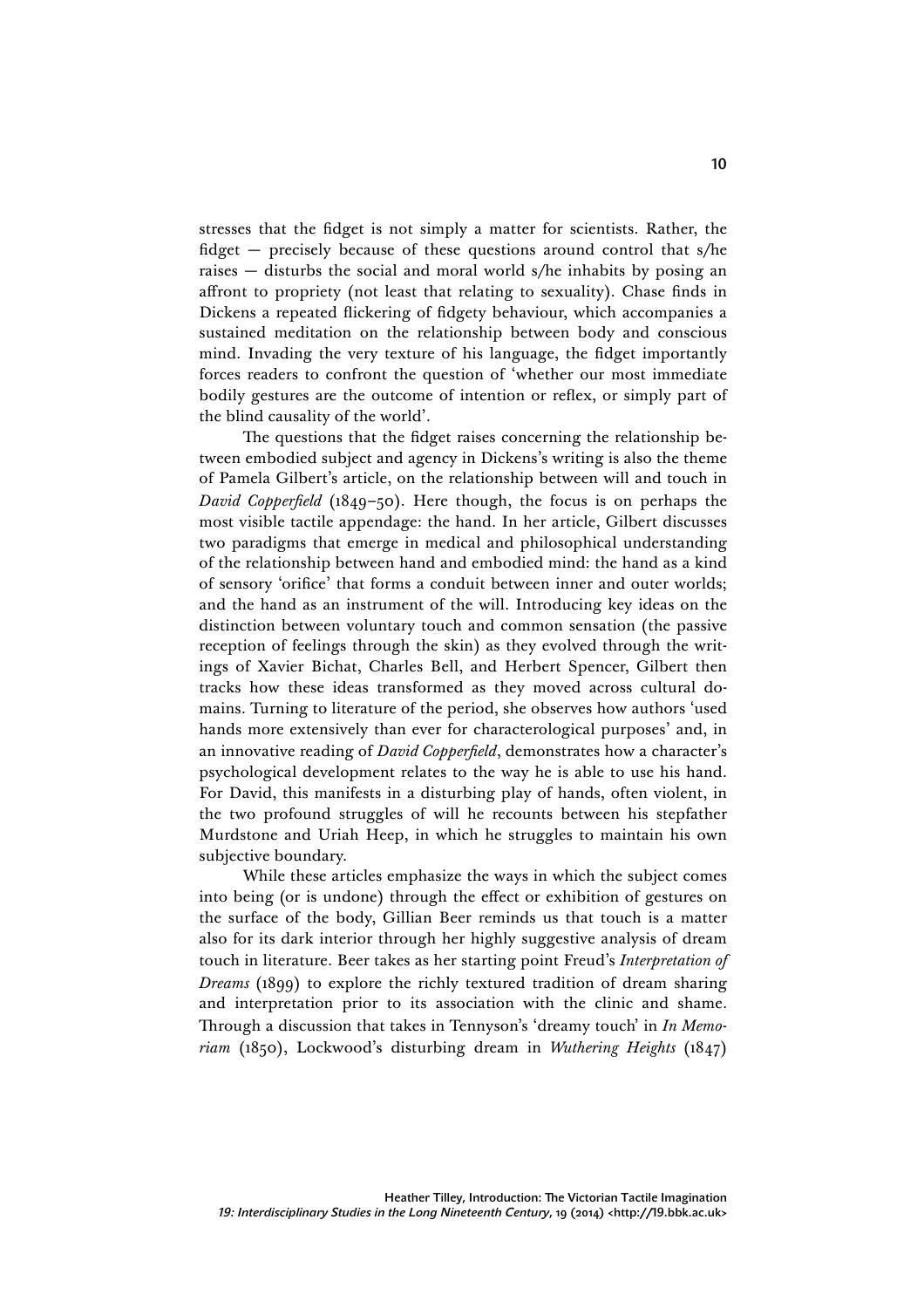where he rubs his arm on the broken glass after encountering Cathy's ghost, Christina Rossetti's 'Goblin Market' (1862), and Hardy's uncanny ghost story 'The Withered Arm', she points to the peculiarly threatening nature of touch within dreamscapes. Not only does the sensation of touch in dream alert the subject to danger; it also endangers, creating real psychical, and indeed physical, distress to the dreamer. Dream touch is also, however, part of what it means to read imaginatively, as 'the readerdreamer reaches for the material worlds described, always yearning as well as engrossed'.

If touch signals danger in dreams, in other situations it is also linked closely to the desire for authenticity and the real. In her article here, Angela Dunstan explores the centrality of the artist's touch to that most tactile of art forms (and perhaps the one which has received least critical attention in nineteenth-century studies): sculpture. Dunstan examines how ideological shifts and technological advancements imbued the sculptor's touch with unprecedented import in the period, particularly in connection to portrait busts or works of the human figure. An almost nostalgic desire for the sculptor's touch, as thumbprint at the base of a work, emerged in response to a series of machines that threatened to eradicate the place of the artist (even though sculpture had long been characterized as a mechanical art). These sculpting machines — such as the fascinating if ill-fated sculptograph — seemingly promised the potential of sculpting the human face and form without any mediation by the artist. Dunstan's article opens up the complexities adhering both to the notion of what constituted an 'original' sculpture (could a bronze cast be claimed as such?) as well as the degree to which some sculpting machines continued to rely on the intervention of human operators. Yet what was at stake in the public debates over the status of sculpture is a concern we see repeated elsewhere in this issue: an anxiety over the automatic, mechanistic rendering of human subjectivity and a desire to recoup a cultural life that could be traced back to acts of human agency.

Like the theory of the 'tactile imagination', the word 'haptic' also came into being towards the end of the nineteenth century. Haptic perception, to borrow a contemporary definition from the *Encyclopedia of Cognitive Science*, is based on 'combined sensory inputs from the skin, muscles, tendons, joints and mucosae exposed to the environment' and most commonly results from 'active, purposive touch'. Significantly, 'haptic' emerged out of nineteenth-century psychophysiological investigations into both the structure of the skin (its cutaneous receptors) as well as the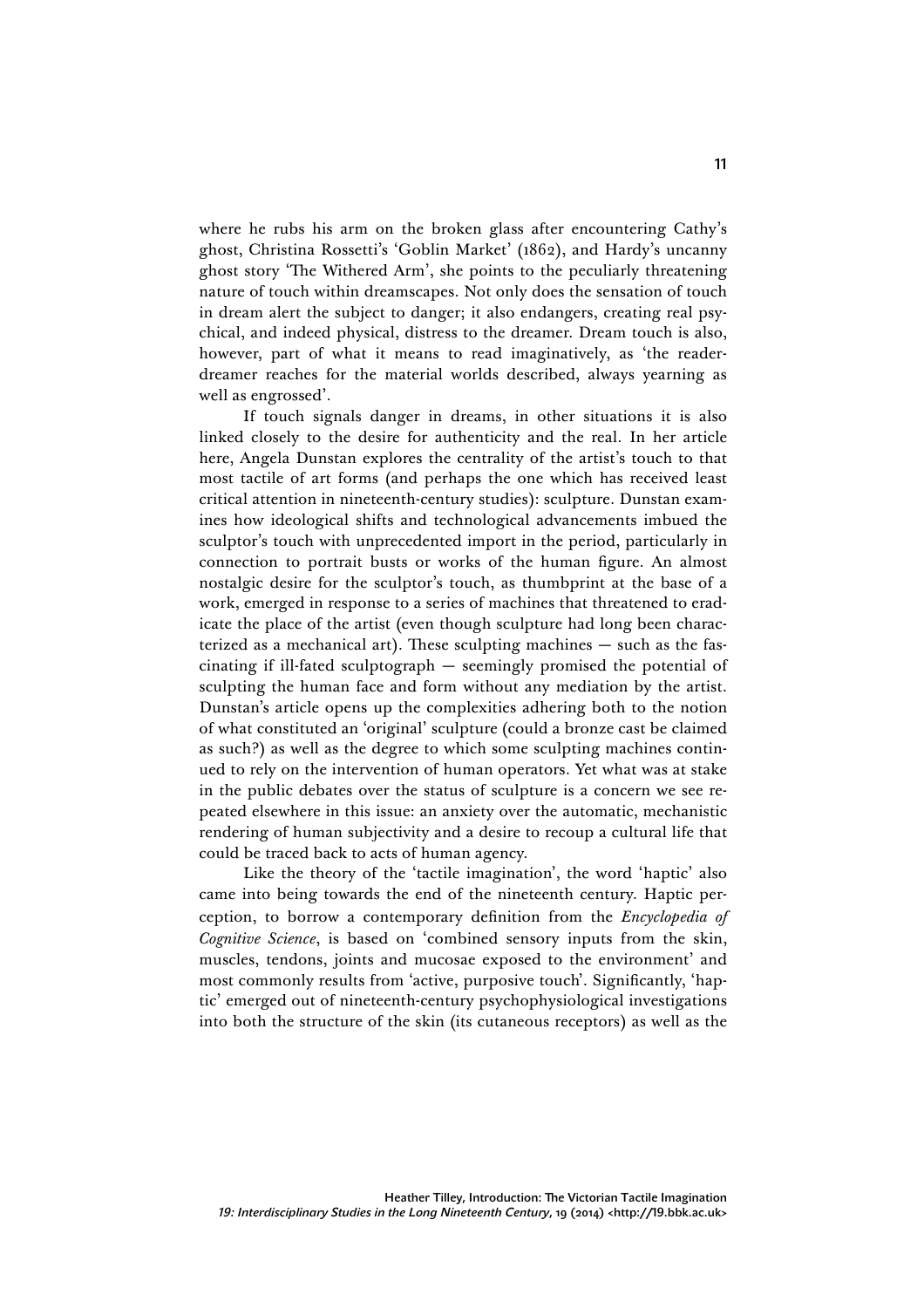proprioceptive systems associated with movement and balance.<sup>21</sup> Today, 'haptic' signals a range of different sensory activities loosely cohered around the notion of active, whole body touch and the interoperability of touch and sight, $^{22}$  and notable across several of the articles in this special issue are the various ways with which the term is deployed as both a critical tool and a historical definition. Cohen, for example, draws attention to the haptic visuality of Hardy's novel, by which he means the way in which a reader is made conscious of the visual apparatus, both in its mechanical operations and as an interior physiological process. Outlining the multiple ways in which the term is used  $-$  including that which highlights sensory experience as having a greater dependence on touch than sight —Smith insists that as the term was not used by the nineteenthcentury authors he discusses, he prefers to draw on a more precise contemporary description. Yet the articles in this special issue, notably McNee's and Gilbert's, offer rich suggestions for tracing the functioning of this sense — in its connection to the moving body as well as to the distinction between passive and active touching — in earlier, and varied, forms of cultural discourse. 23

The *Oxford English Dictionary* also defines the term 'haptic' as 'having a greater dependence on sensations of touch than on sight, esp. as a means of psychological orientation', and indeed understanding of the haptic sense developed as part of a nineteenth-century scientific investigation into the perceptual faculties of blind people.<sup>24</sup> Alexander Bain argued

<sup>21</sup> Roberta L. Klatzky and Susan J. Lederman, 'Perception, Haptic', in *Encyclopedia of Cognitive Science* <http://dx.doi.org/10.1002/0470018860.s00624>.

 $22$  For an influential recent discussion of the haptic in relation to contemporary art and cultural theory, see Laura U. Marks, *Touch: Sensuous Theory and Multisensory Media* (Minneapolis: University of Minnesota Press, 2002). Marks develops a definition of the haptic as a form of vision as 'embodied and material', and advocates a 'haptic criticism' which 'presses up to the object and takes its shape' (p. xiii).

<sup>&</sup>lt;sup>23</sup> This is also critical to David Parisi's recent discussion of 'tactile modernity' in nineteenth-century scientific discourse. He argues that the important experiments conducted by Ernest Heinrich Weber on the tactile sensitivity of the skin in the 1820s contributed to 'a fervent interest in the psychophysiology of touch', directly generating the research of those working in experimental psychology during the 1890s who coined the term 'haptics'. See David Parisi, 'Tactile Modernity: On the Rationalization of Touch in the Nineteenth Century', in *Media, Technology, and Literature in the Nineteenth Century*, ed. by Colligan and Linley, pp. 189–213 (p. 191). <sup>24</sup> 'Haptic, adj. (and n.)', *OED Online* <http://www.oed.com> [accessed 1 November 2014]. Abbie Garrington also notes how the term 'haptic' was important to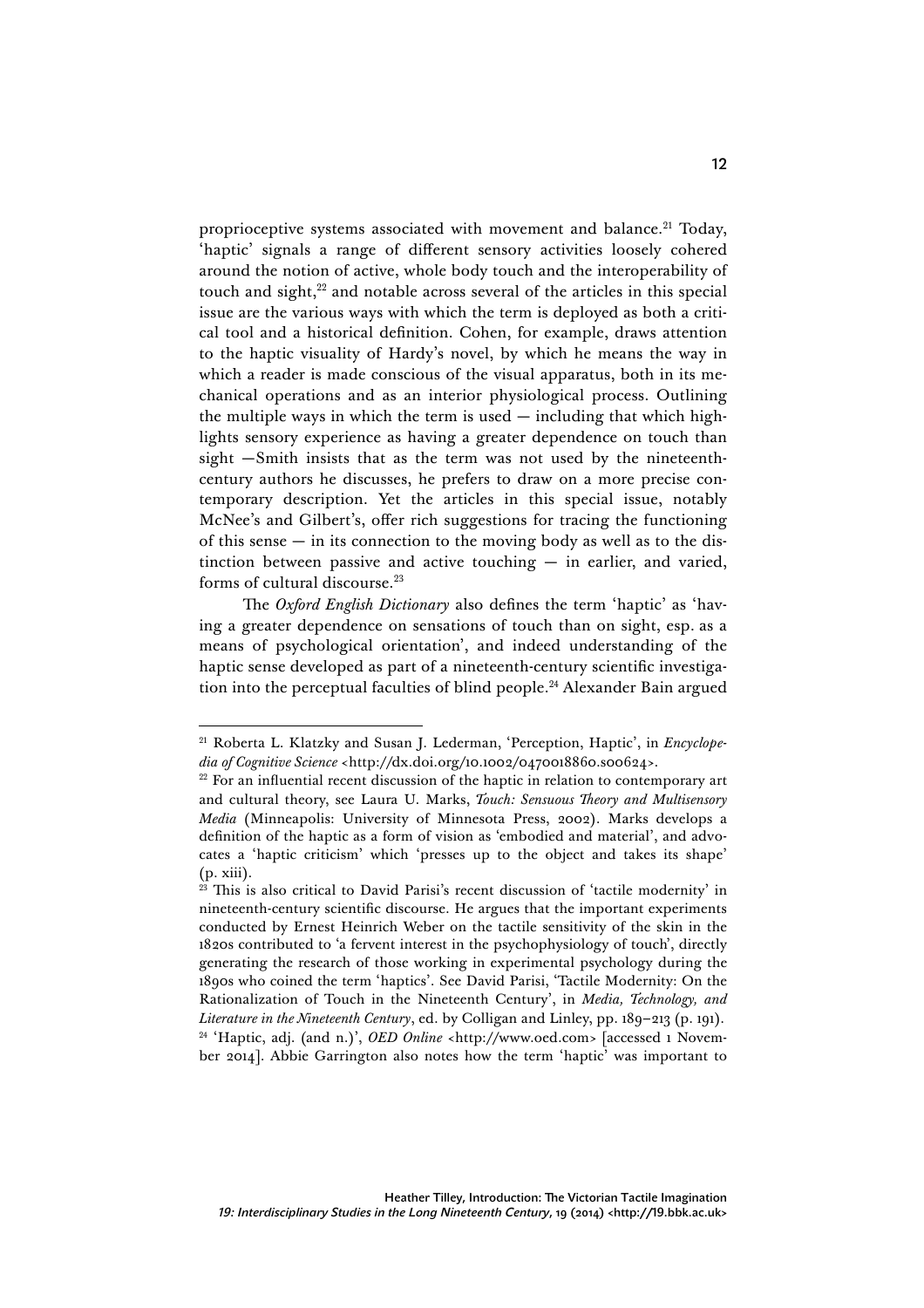that 'in order to represent to ourselves the acquisitions of touch in their highest form, we must refer to the experience of the blind' (p. 346). As part of the events around 'The Victorian Tactile Imagination', I curated an exhibition at Birkbeck's Peltz Gallery that explored one significant and changing aspect of blind people's tactile experience in the nineteenth century: reading by touch. 'Touching the Book: Embossed Literature for Blind People' traced the development of raised alphabet systems prior to the adoption of Braille at the end of the nineteenth century, and considered the often contentious relationship between sight and touch that marked this history.25 The conference also included a panel by three scholars engaged in important and exciting research in the field of nineteenth-century visual disability: Lillian Nayder, Jan Eric Olsén, and Vanessa Warne. Their three papers prompted important points of discussion around both the tactile experience of blind people in the period, and how it came under increased scrutiny from medical and educational authorities as well as cultural commentators. Following the conference, the contributors and I entered into a dialogue exploring important thematic strands that emerged from the panel, published here as a special forum of three short articles. These included reflection on how the tactile practices and experiences of blind and partially sighted people were shaped by, and in turn shaped, the wider discursive construction of touch in European culture at this time. This is not least in relation to shifting sensory hierarchies, and in response to changing ideas around the role of touch in disease and contagion. Each contributor also suggests the variant disciplinary regimes and concerns that began to adhere around blind people's touch. The limitations of the historical record of visual disability are also acknowledged, and contributors consider the role of imagination and intuition in reconstituting aspects of blind people's tactile experience in the absence of more direct personal testimonies.

<u> 1989 - Johann Stein, mars et al. 1989 - Anna ann an t-Anna ann an t-Anna ann an t-Anna ann an t-Anna ann an t-</u>

nineteenth-century physiologists and today 'lingers on in medical studies of the perceptual experiences of the blind'. See Abbie Garrington, 'Touching Dorothy Richardson: Approaching *Pilgrimage* as a Haptic Text', *Pilgrimages: A Journal of Dorothy Richardson Studies*, 1 (2008), 74–96 (p. 82). An example of this is the entry on haptic perception in the *Encyclopedia of Cognitive Science*, which focuses on perception of Braille signage and raised line drawings.

<sup>&</sup>lt;sup>25</sup> 'Touching the Book: Embossed Literature for Blind People in the Nineteenth Century' was held at Birkbeck between July and October 2013. For more information please see the exhibition website

<sup>&</sup>lt;http://blogs.bbk.ac.uk/touchingthebook/> [accessed 1 November 2014].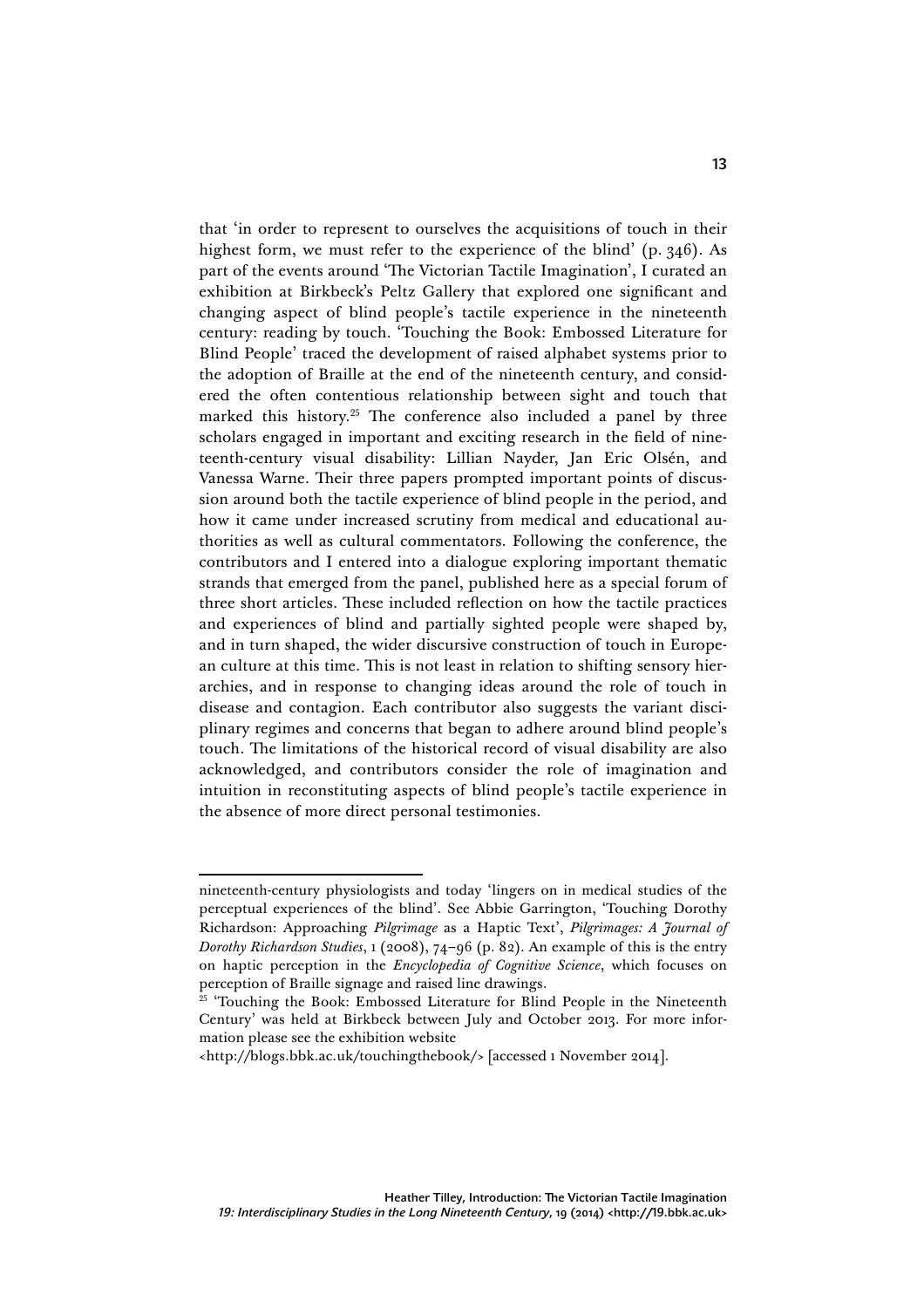In this forum, Jan Eric Olsén contributes an article entitled 'Models for the Blind', which examines the prominent and contested role that three-dimensional objects played in the education of blind and visually impaired people in the nineteenth century, and considers an accompanying medicalization of blind people's touch. Lillian Nayder's article, 'Blindness, Prick Writing, and Canonical Waste Paper: Reimagining Dickens in *Harriet and Letitia*', briefly explores Dickens's treatment and knowledge of raised-print formats for blind people in his journalistic writing, before turning to a consideration of his more personal stake in this issue via his sister-in-law Harriet who lost her sight in later life. While Harriet corresponded with Dickens, he destroyed all correspondence. In the absence of a paper archive, Nayder turns to novelistic form to give voice to Harriet, as well as to speculate on the material form her correspondence would have taken, as she imagines her using one of the devices invented for the production of tactile writing in the period. Finally, Vanessa Warne's article, 'Between the Sheets: Contagion, Touch, and Text', explores how initial optimism that tactile reading would allow blind people to read their Bibles in bed and promote their spiritual education waivered in response to anxieties around both the masturbatory and the contagious potential of finger reading.

Touch was thought about in a diversity of ways in the Victorian imagination, and this special issue extends some of the rich and innovative discussions held at the conference in two other forum sections. As well as the special forum on blindness, there is a forum focused on the relationship between objects and touch. This springs from a special round-table panel at the conference that also included the curator Sonia Solicari and literary historian Nicola Bown. Panellists spoke for fifteen minutes on an object, image, or text that raised particular questions and issues about the nineteenth-century tactile imagination, to demonstrate how we might practise a tactile reading of nineteenth-century culture. The pieces published in this special forum develop some of the themes of that panel, by considering how tactility imbues photographs — as both image and data — with new meanings, as well as how taxidermic objects are shaped by both visual and tactile codes. The curator and anthropologist Elizabeth Edwards, whose writing has done much to make us rethink the ways in which photography is not simply a visual, but also an inter- and multisensory medium, contributes a short proposition article entitled 'Photo-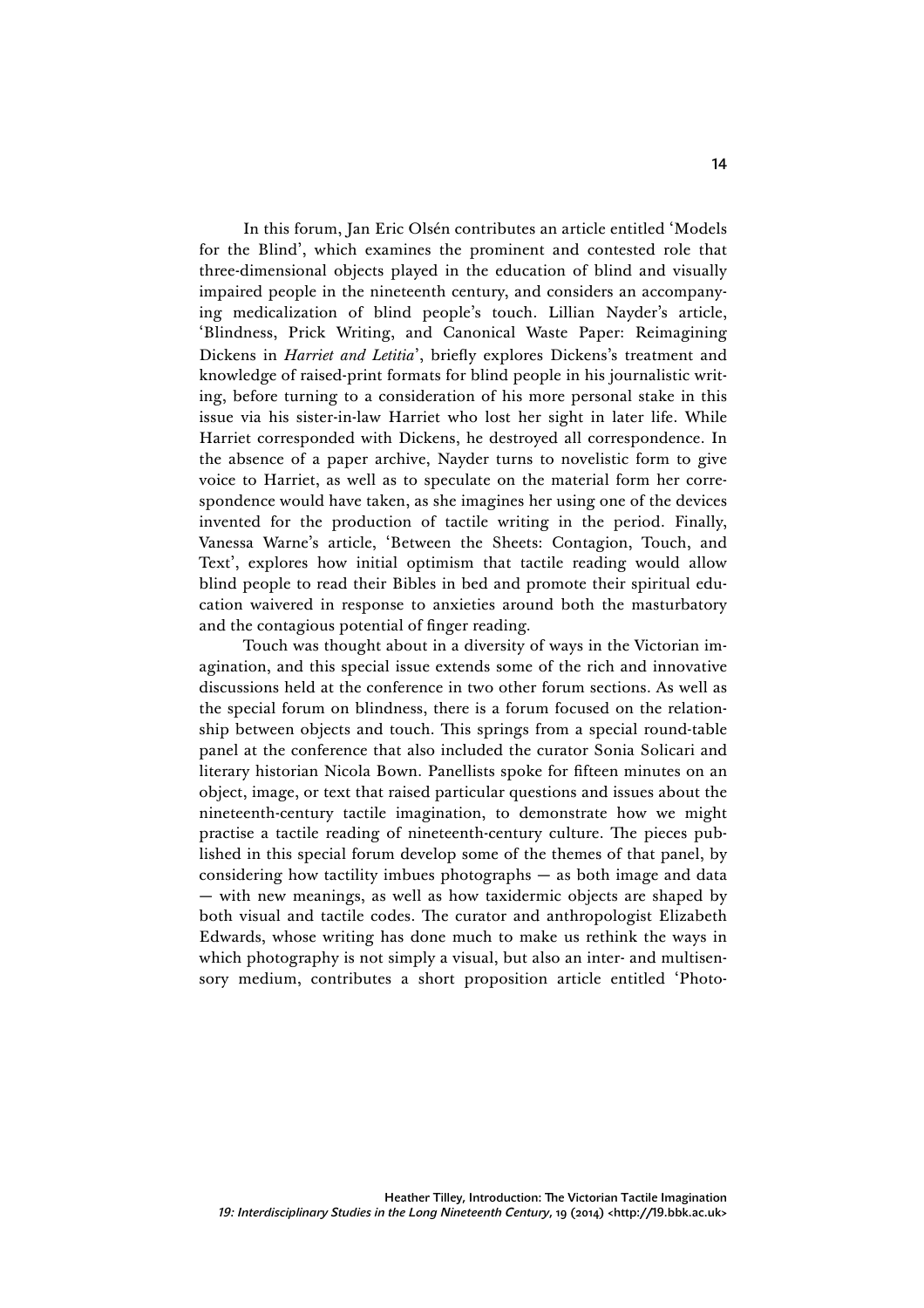graphs, Mounts, and the Tactile Archive'. <sup>26</sup> In this piece, Edwards considers the ways in which photographs were mounted and presented in public libraries in the long nineteenth century. Her object comes from the Surrey Survey in 1904, a seemingly ubiquitous item in Croydon Local Studies and Archives, which holds hundreds of such cards, mounted photographs taken as part of a loosely articulated photographic survey undertaken by a number of local authorities between the 1880s and the First World War. Edwards's article opens up two important fields of enquiry: firstly, the way that interpreting information stored in these records is dependent upon an embodied and tactile set of conditions, and was designed to be so as part of a broadening programme of accessibility that promoted 'legitimate' handling of historical knowledge; and, relatedly, an invitation to think of the library and archive as a tactile space, as the open-access public library — which emerged at the same historical moment as the photographic survey movement — gave readers 'direct, embodied and spatial access' to book collections through the organization of open-access shelves. Kathleen Davidson's short article on an early photographic venture at the British Museum similarly invites consideration of the ways in which tactile and visual experiences mediated between popular and specialist access to its natural history collections. Outlining the status of touch and vision as information-gathering sources in natural history education, Davidson goes on to examine how stereoscopes of the collections disseminated to specialist and non-specialist audiences alike through Lovell Reeve's *Stereoscopic Magazine* were intended to create the illusion of immersion for the viewer and thus to stimulate an engagement with objects of natural history 'as a virtual hands-on investigation'. Yet this was an intention that was not always successfully realized, and Davidson considers how, while the stereoscopes may have conveyed the tactile qualities of the objects portrayed, flaws such as strange camera perspectives frequently distorted the orientation of the objects in the gallery. And Jenny Pyke offers an intriguing analysis of the taxidermied paw of Dickens's favourite cat, which he used as a letter opener. Pyke, following Teresa Mangum, resists interpreting Victorian taxidermy simply within a narrative of collecting. Reflecting on the qualities that adhere to the taxi-

<sup>26</sup> See *Raw History*; 'Thinking Photography Beyond the Visual?', in *Photography: Theoretical Snapshots*, ed. by Long, Noble, and Welch; and also 'Photographs: Material Form and the Dynamic Archive', in *Photo Archives and the Photographic Memory of Art History*, ed. by Costanza Caraffa (Berlin: Deutscher Kunstverlag, 2011), pp. 47–57.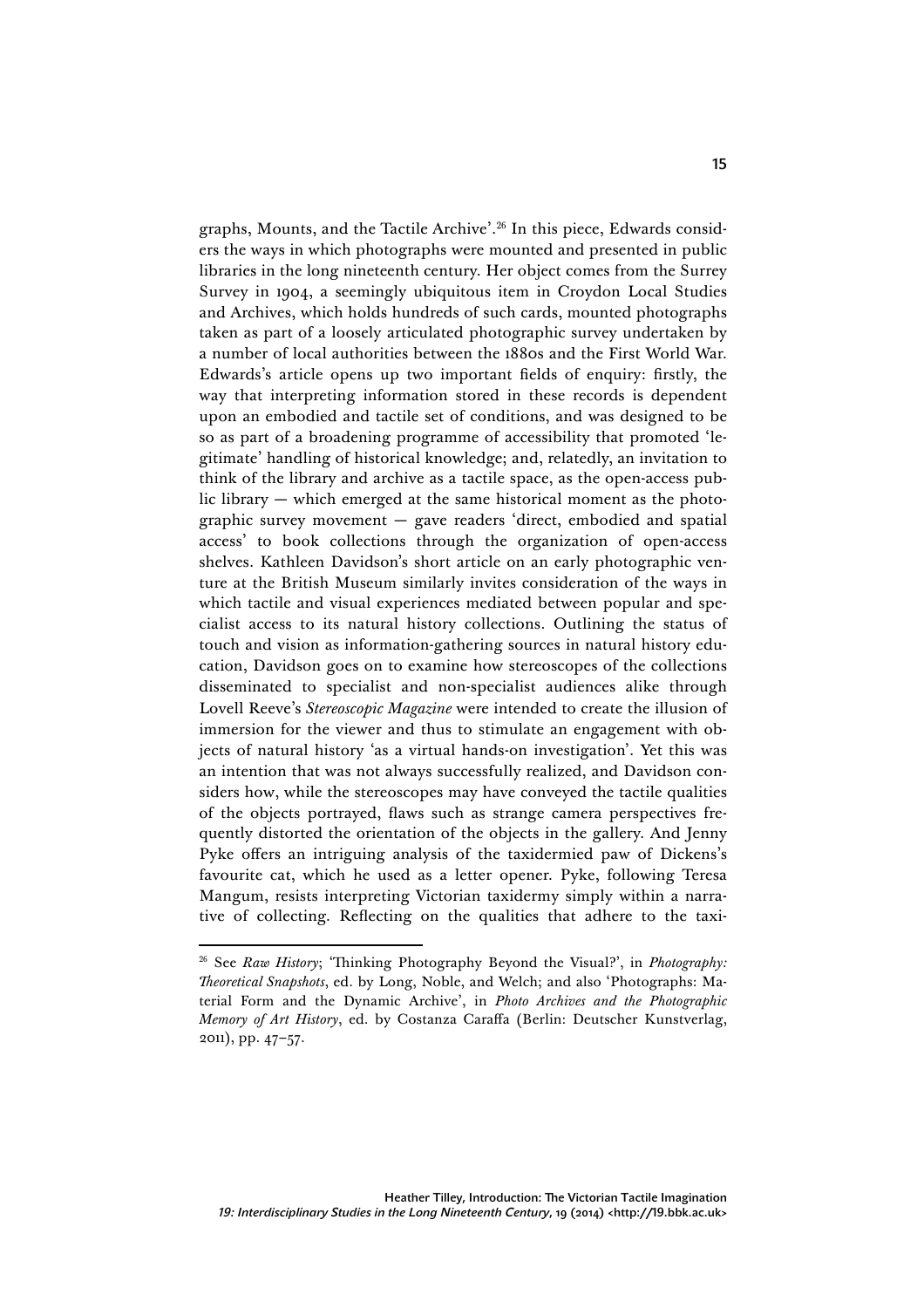dermied animal, she notes the peculiar charge of wildness and stillness it carries, in which anxieties about the appropriate use of energy are inscribed and evoked through the desire to reach out and touch it. Pyke sees a similar concern with the dissipation of energy at work in the depiction of taxidermied objects in Mr Venus's shop in Dickens's novel *Our Mutual Friend* (1864–65).

Finally, reports from three early career researchers, Kara Tennant, Claire Wood, and Angela Loxham, whose attendance at the conference was generously supported by the British Association for Victorian Studies, provide a record of the range of papers covered at the conference, and alert us to some of the lively conversations that emerged and which cannot be fully mapped within this special issue. They also invite reflection on how approaching Victorian culture through the tactile might be brought to bear on research methodologies.

Alexander Bain's concern to define the complex processes that made up the tactile sense was socially and aesthetically, as well as scientifically, motivated. In his discussion of the importance of touch to handicraft operations, he sounds an optimistic note that greater understanding of its physiological make-up will contribute to its correct disciplining:

> Touch being concerned in innumerable handicraft operations, the improvement of it as a sense enters largely into our useful acquisitions. The graduated application of the force of the hand has to be ruled by touch; as in the potter with his clay, the turner at his lathe, the polisher of stone, wood, or metal, the drawing of the stitch in sewing, baking, taking up measured quantities of material in the hand. In playing on finger instruments, the piano, guitar, organ &c, the touch must measure the stroke or pressure that will yield a given effect on the ear. (p. 194)

Craftspeople must self-reflexively judge the correct 'force of the hand' through touching the objects that comprise their external world. Touch is the force which masters, as well as in turn requires mastering. Bain's detailing of different types of tactile acts is an invitation to deepen the ways we write and speak about the tactile sense in the nineteenth century, as well as to think more particularly about the language with which we describe touch. Indeed, this careful attention to the subtleties and gradations of different types of touching, and the feelings that are produced from acts of the finger and the hand and received as impressions on the skin, is replicated by artists and novelists of the period similarly keen to